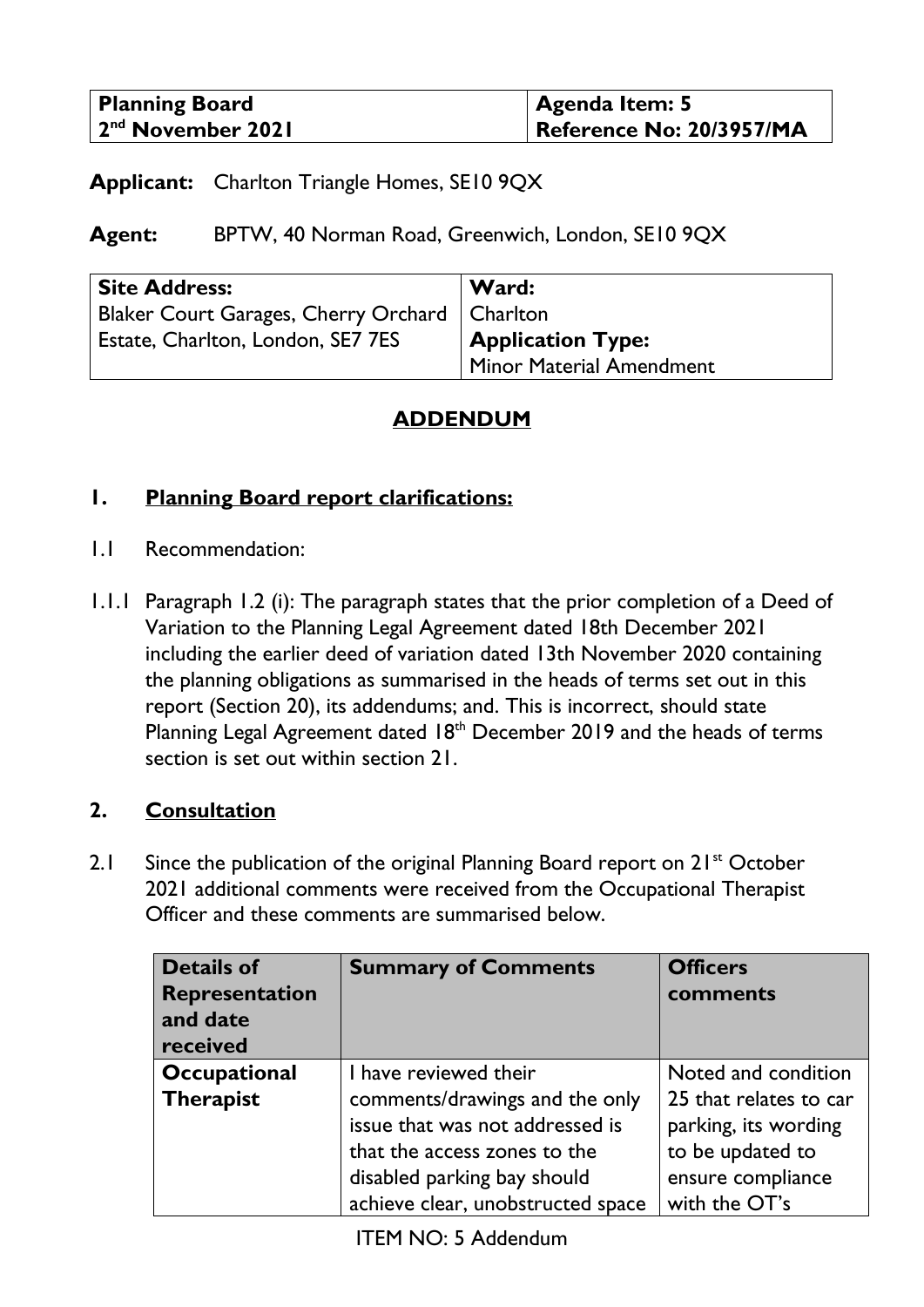| for access and manoeuvring and<br>so it is important that this is<br>additional to any pathways or<br>approach routes. I would also like<br>to see details of the accessible<br>thresholds, including for the<br>balcony before any orders placed. | comments.<br>Furthermore,<br>conditions 5 and 30<br>require details to be<br>submitted to satisfy<br>requirements under<br>$M4(2)$ and $M4(3)$ , as<br>such no change is<br>proposed to the<br>wording of<br>conditions 5 and 30. |
|----------------------------------------------------------------------------------------------------------------------------------------------------------------------------------------------------------------------------------------------------|-----------------------------------------------------------------------------------------------------------------------------------------------------------------------------------------------------------------------------------|
|----------------------------------------------------------------------------------------------------------------------------------------------------------------------------------------------------------------------------------------------------|-----------------------------------------------------------------------------------------------------------------------------------------------------------------------------------------------------------------------------------|

# **3. Amendments to section 14 of the main report- Transport and Access**

- 3.1 The NPPF recognises that sustainable transport has an important role to play in facilitating sustainable development but also contributing to wider health objectives. In particular, it offers encouragement to developments which support reductions in greenhouse gas emissions and those which reduce congestion. The NPPF also outlines that developments which generate significant vehicle movements should be located where the need to travel will be minimised and the use of sustainable transport options can be maximised. It is also expected that new development will not give rise to the creation of conflicts between vehicular traffic and pedestrians.
- 3.2 London Plan policy T6 seeks for car parking to be restricted in line with levels of existing and future public transport accessibility and connectivity. Policy T6.1 sets out standards for parking and for cycle parking standards this is set out within policy T5.
- 3.3 Transportation elements were considered during assessment under the original consent (App ref: 14/3770/F). The following conditions were imposed under this planning permission:
	- Condition 16 (Construction Method Statement)
	- Condition 25 (Car Parking Details)
	- Condition 26 (Cycle Parking Details)
- 3.4 Condition 16 has already been discharged and it is recommended the wording of this condition be updated to a compliance condition.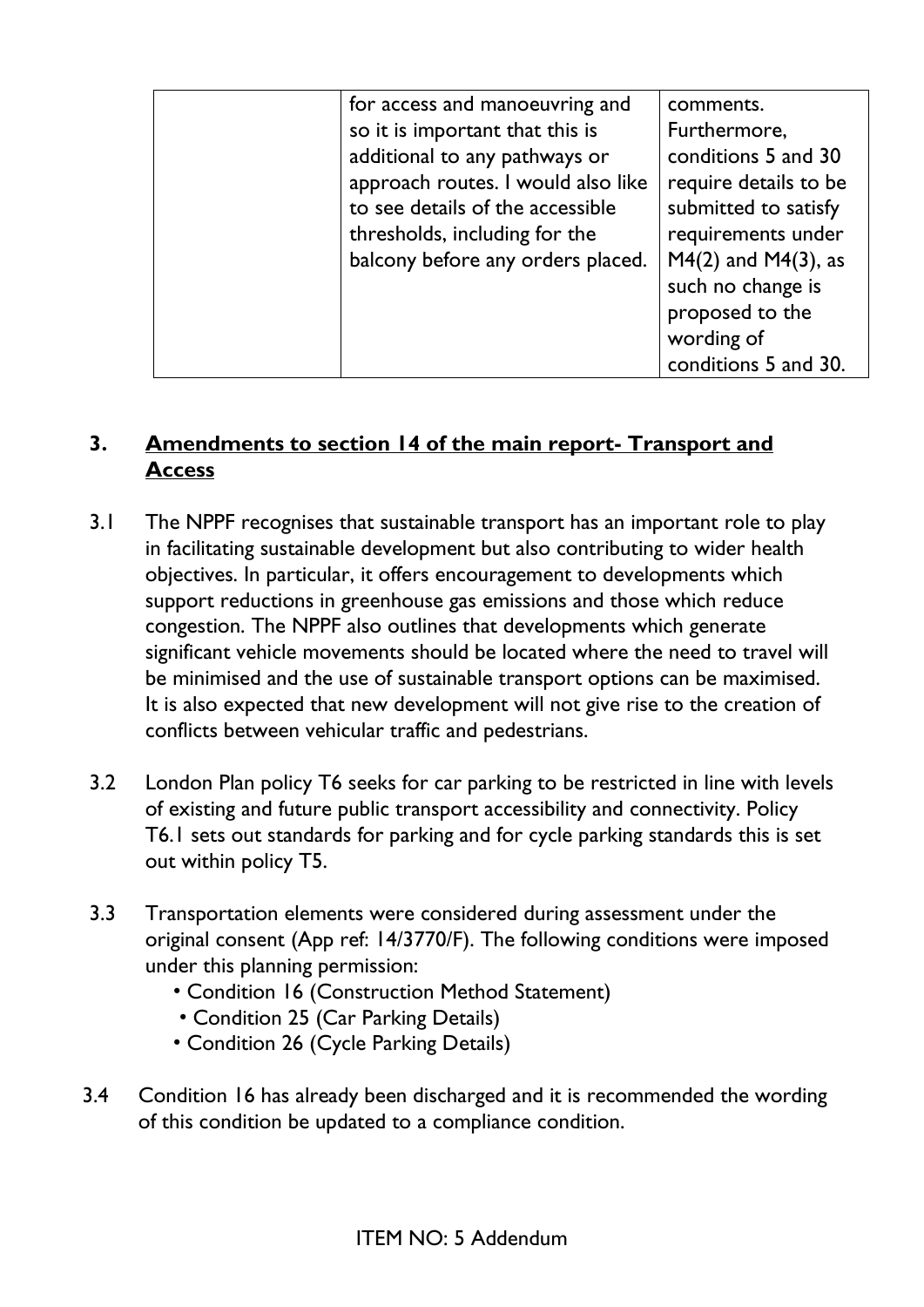- 3.5 Following comments from the Occupational Therapist it is recommended that 25 condition be updated to compliance condition to ensure the disabled parking bay is compliant.
- 3.6 In terms of the relocation of cycle parking and increase in cycle parking within the building this change would result in additional cycle parking spaces for prospective occupiers of the development. This is considered to be acceptable following no objection raised from highways.
- 3.7 As such, subject to the compliance of the relevant conditions the proposed development would be compliant of polices regarding transport and highways.
- **4.** Amended Appendix 2 of the main report Conditions & Informatives
- 4.1 Since the publication of the original Planning Board report on 21<sup>st</sup> October 2021 following additional comments received from the Occupational Therapist Officer condition 25 is proposed to be amended as follows:

### *Original Wording Condition 25* **Car Parking**

a) The location and dimensions of the car parking spaces including the disabled parking bay for the development must be in accordance with 1417 P 009 C.

All spaces shall be implemented and thereafter maintained fully in accordance with the approved details.

### **Reason 25**

To ensure adequate disabled and off-street parking provision is maintained for the residential accommodation and to ensure compliance with Policies T6.1 and T6.5 of the London Plan (2021) and Policy IM(c) of the Royal Greenwich Local Plan: Core Strategy with Detailed Policies (2014).

### *Proposed Wording Condition 25* **Condition 25 Car Parking**

a) The location and dimensions of the car parking spaces including the disabled parking bay for the development must be in accordance with 1417 P 009 C.